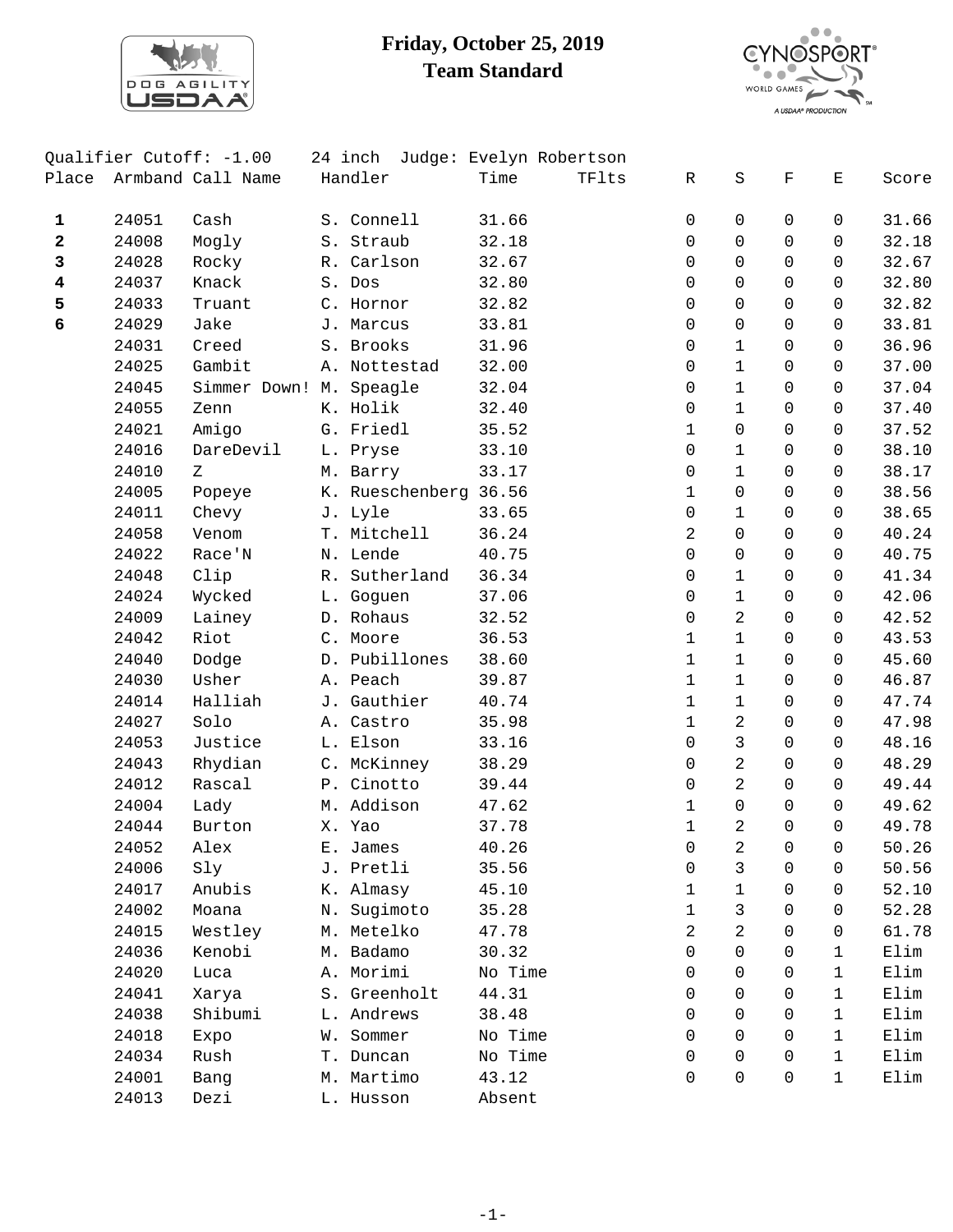| 24054 Heist |      | N. Fischer  | Absent |
|-------------|------|-------------|--------|
| 24047       | Loka | S. Tumanova | Absent |

|                         |       | Qualifier Cutoff: -1.00 | 22 inch        |       | Judge: Evelyn Robertson |             |              |             |          |       |
|-------------------------|-------|-------------------------|----------------|-------|-------------------------|-------------|--------------|-------------|----------|-------|
| Place                   |       | Armband Call Name       | Handler        | Time  | TFlts                   | R           | $\rm S$      | $\mathbf F$ | Е        | Score |
| $\mathbf{1}$            | 22079 | Stoked                  | S. Ross        | 32.61 |                         | 0           | $\Omega$     | $\Omega$    | 0        | 32.61 |
| 2                       | 22046 | Ritz                    | N. Houghton    | 32.75 |                         | 0           | $\Omega$     | $\Omega$    | $\Omega$ | 32.75 |
| 3                       | 22109 | Rich                    | M. Grant       | 32.77 |                         | $\mathbf 0$ | 0            | $\mathbf 0$ | 0        | 32.77 |
| $\overline{\mathbf{4}}$ | 22036 | Jiffy                   | L. Brigante    | 32.86 |                         | 0           | 0            | $\mathbf 0$ | 0        | 32.86 |
| 5                       | 22116 | Jake                    | K. Rohr        | 33.47 |                         | $\Omega$    | $\Omega$     | $\Omega$    | 0        | 33.47 |
| 6                       | 22142 | Jolt                    | T. Millet      | 33.74 |                         | $\Omega$    | $\Omega$     | $\Omega$    | 0        | 33.74 |
| $\overline{7}$          | 22108 | Bindi Sue               | K. Miller      | 34.45 |                         | $\mathbf 0$ | 0            | $\mathbf 0$ | 0        | 34.45 |
| 8                       | 22135 | Bodie                   | J. Kronbach    | 34.53 |                         | $\mathbf 0$ | $\mathbf 0$  | 0           | 0        | 34.53 |
|                         | 22125 | Nitro                   | G. Nieder      | 35.24 |                         | $\Omega$    | $\Omega$     | $\Omega$    | 0        | 35.24 |
|                         | 22060 | Wynn                    | C. Simpson     | 35.51 |                         | $\Omega$    | $\Omega$     | $\Omega$    | 0        | 35.51 |
|                         | 22070 | Cayman                  | N. Nance       | 35.66 |                         | $\mathbf 0$ | 0            | $\Omega$    | 0        | 35.66 |
|                         | 22132 | Nebraska                | A. Eifert      | 30.76 |                         | 0           | $\mathbf{1}$ | 0           | 0        | 35.76 |
|                         | 22102 | Denali                  | J. Bonsignore  | 35.90 |                         | 0           | 0            | $\Omega$    | 0        | 35.90 |
|                         | 22003 | Ruckus                  | J. Gerhard     | 30.97 |                         | 0           | $\mathbf{1}$ | $\Omega$    | 0        | 35.97 |
|                         | 22066 | Bounce                  | L. Williams    | 36.08 |                         | $\Omega$    | 0            | $\Omega$    | 0        | 36.08 |
|                         | 22007 | Graphene                | P. Simpson     | 36.34 |                         | $\mathbf 0$ | 0            | 0           | 0        | 36.34 |
|                         | 22011 | Fargo                   | K. Wells       | 34.61 |                         | $\mathbf 1$ | 0            | $\mathbf 0$ | 0        | 36.61 |
|                         | 24003 | Finn                    | E. Rossellini  | 37.10 |                         | $\mathbf 0$ | $\Omega$     | $\Omega$    | 0        | 37.10 |
|                         | 22048 | Baru                    | S. Josselyn    | 37.24 |                         | $\Omega$    | $\mathbf 0$  | $\mathbf 0$ | 0        | 37.24 |
|                         | 22052 | Viper                   | D. Hill        | 32.53 |                         | $\mathbf 0$ | $\mathbf{1}$ | $\mathbf 0$ | 0        | 37.53 |
|                         | 22015 | Lilu                    | N. O'Brien     | 37.85 |                         | 0           | 0            | $\mathbf 0$ | 0        | 37.85 |
|                         | 24050 | Misty                   | P. Cinotto     | 37.92 |                         | $\Omega$    | 0            | $\Omega$    | 0        | 37.92 |
|                         | 22029 | Glance                  | S. Dos         | 33.09 |                         | $\Omega$    | $\mathbf{1}$ | $\Omega$    | $\Omega$ | 38.09 |
|                         | 22127 | Gypsy                   | S. Knill       | 38.24 |                         | $\mathbf 0$ | 0            | $\mathbf 0$ | 0        | 38.24 |
|                         | 22148 | Keg                     | K. Cetrulo     | 38.24 |                         | 0           | 0            | 0           | 0        | 38.24 |
|                         | 22101 | Bo                      | C. Bowers      | 38.44 |                         | 0           | $\Omega$     | $\Omega$    | 0        | 38.44 |
|                         | 22051 | Shazam                  | B. DeLaune     | 33.64 |                         | 0           | $\mathbf{1}$ | $\Omega$    | $\Omega$ | 38.64 |
|                         | 22119 | Brio                    | J. Faulkner    | 37.11 |                         | $\mathbf 1$ | $\mathbf 0$  | $\mathbf 0$ | 0        | 39.11 |
|                         | 22008 | Vim                     | K. Terrill     | 34.13 |                         | $\mathbf 0$ | $\mathbf{1}$ | 0           | 0        | 39.13 |
|                         | 22068 | P!nk                    | S. Jacobs      | 34.83 |                         | 0           | $\mathbf{1}$ | $\Omega$    | 0        | 39.83 |
|                         | 22041 | Wilson                  | J. Arenson     | 39.86 |                         | $\Omega$    | $\Omega$     | $\Omega$    | $\Omega$ | 39.86 |
|                         | 22013 | Ignite                  | S. Rolek       | 34.97 |                         | 0           | $\mathbf{1}$ | 0           | 0        | 39.97 |
|                         | 22024 | Score                   | R. Thrift      | 35.49 |                         | 0           | $\mathbf{1}$ | 0           | $\Omega$ | 40.49 |
|                         | 22126 | Twist                   | C. Skinner     | 38.71 |                         | 1           | $\Omega$     | 0           | 0        | 40.71 |
|                         | 22018 | Ping                    | D. Sanders     | 38.74 |                         | $\mathbf 1$ | $\Omega$     | 0           | 0        | 40.74 |
|                         | 22139 | Moon S                  | D. Scott       | 35.85 |                         | $\Omega$    | $\mathbf{1}$ | 0           | 0        | 40.85 |
|                         | 22131 | Ast'N                   | N. Lende       | 35.93 |                         | 0           | $\mathbf 1$  | 0           | 0        | 40.93 |
|                         | 22096 | Bright                  | R. Sanders     | 34.08 |                         | 1           | 1            | 0           | 0        | 41.08 |
|                         | 22039 | Striker                 | R. Carlson     | 36.36 |                         | 0           | $\mathbf{1}$ | 0           | 0        | 41.36 |
|                         | 22028 | Gunner                  | L. Elson       | 34.36 |                         | 1           | $\mathbf{1}$ | 0           | 0        | 41.36 |
|                         | 22140 | Mystery                 | A. Reinkemeyer | 34.62 |                         | 1           | $\mathbf{1}$ | 0           | 0        | 41.62 |
|                         | 22117 | Jedi St                 | J. Steinbach   | 37.88 |                         | 2           | $\Omega$     | 0           | 0        | 41.88 |
|                         | 24035 | Zipper                  | S. Melko       | 41.99 |                         | $\mathbf 0$ | 0            | 0           | 0        | 41.99 |
|                         |       |                         |                |       |                         |             |              |             |          |       |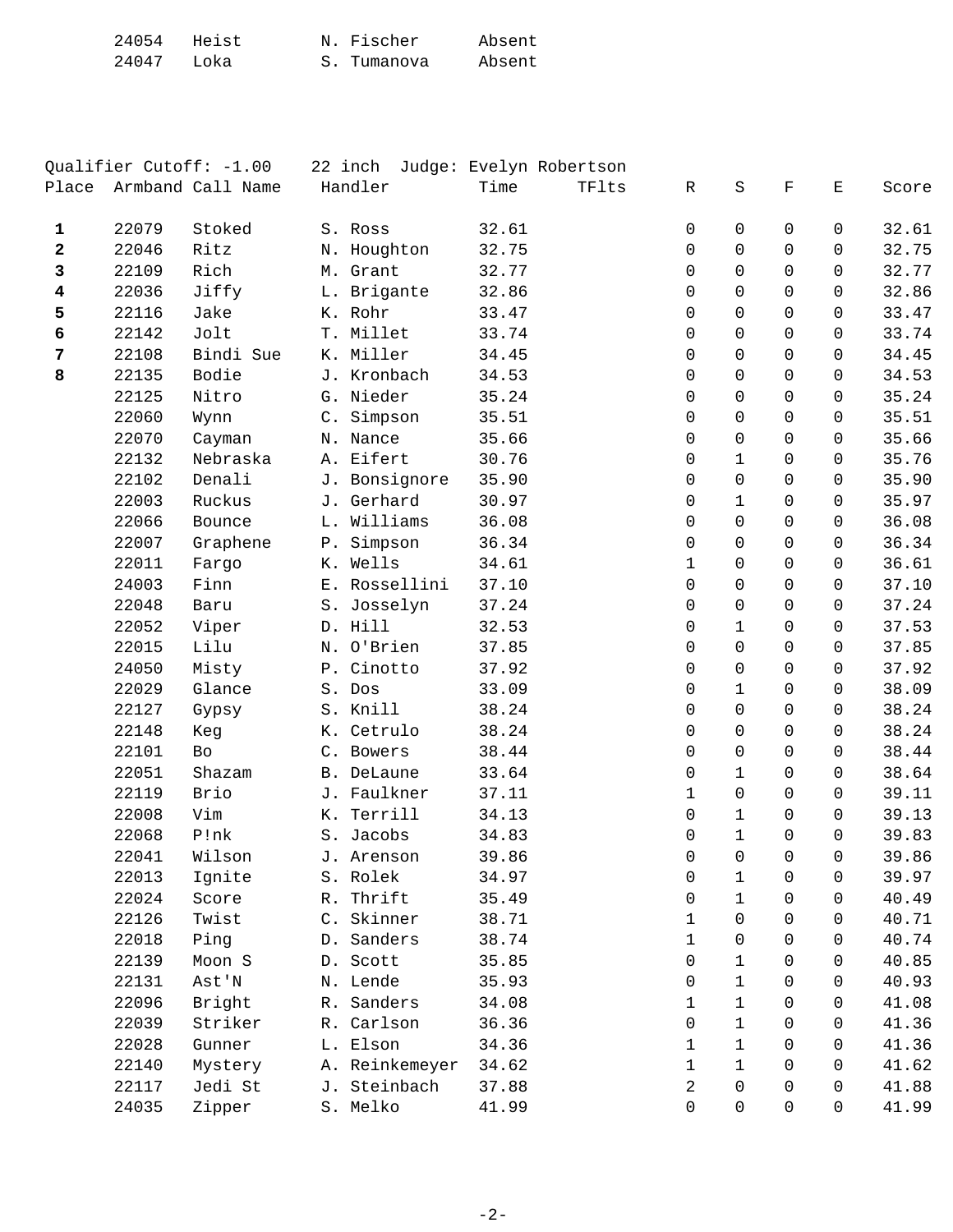| 22078 | #Winning   | M. Hanson    | 37.16 | 0              | 1            | 0            | 0                   | 42.16 |
|-------|------------|--------------|-------|----------------|--------------|--------------|---------------------|-------|
| 22071 | Taken      | W. Peluse    | 37.26 | 0              | 1            | $\mathbf 0$  | 0                   | 42.26 |
| 22027 | Unpyo      | K. Tanabe    | 35.50 | 1              | 1            | $\Omega$     | $\Omega$            | 42.50 |
| 22113 | Kelvin     | K. Moureaux  | 38.53 | 2              | 0            | $\mathbf 0$  | 0                   | 42.53 |
| 22092 | Derby      | R. Quinones  | 37.72 | $\mathbf 0$    | $\mathbf 1$  | 0            | 0                   | 42.72 |
| 22023 | Cassi      | L. Brigante  | 37.86 | 0              | $\mathbf 1$  | 0            | 0                   | 42.86 |
| 22105 | Pixie      | G. Carlson   | 42.98 | 0              | 0            | $\Omega$     | 0                   | 42.98 |
| 22083 | River      | D. McCormick | 38.23 | 0              | $\mathbf 1$  | $\mathbf 0$  | $\mathbf 0$         | 43.23 |
| 22030 | Artie Ross | L. Rose      | 41.26 | 1              | 0            | $\mathsf{O}$ | 0                   | 43.26 |
| 22153 | Chapter    | A. Alfonso   | 33.55 | $\mathbf 0$    | 2            | $\mathbf 0$  | 0                   | 43.55 |
| 22057 | Plenty     | M. Closson   | 41.58 | $\mathbf 1$    | 0            | $\Omega$     | 0                   | 43.58 |
| 22062 | Bailey     | R. Seiter    | 38.72 | 0              | $\mathbf 1$  | $\mathbf 0$  | 0                   | 43.72 |
| 22134 | Reese      | C. Ragan     | 33.76 | 0              | 2            | $\mathsf{O}$ | 0                   | 43.76 |
| 22154 | Player     | L. Cope      | 38.76 | 0              | $\mathbf 1$  | 0            | 0                   | 43.76 |
| 22065 | Peat       | S. Duke      | 33.86 | 0              | 2            | $\mathbf 0$  | 0                   | 43.86 |
| 22111 | Zim        | M. Behrens   | 38.93 | 0              | $\mathbf 1$  | $\mathbf 0$  | $\mathbf 0$         | 43.93 |
| 22050 | Ziva       | E. Rodriguez | 39.45 | 0              | $\mathbf{1}$ | $\mathsf{O}$ | $\mathbf 0$         | 44.45 |
| 22114 | Dew        | E. Coupe     | 39.66 | 0              | $\mathbf 1$  | 0            | 0                   | 44.66 |
| 22025 | Celebrate  | S. Loos      | 39.76 | 0              | $\mathbf 1$  | 0            | 0                   | 44.76 |
| 22080 | Amp H      | S. Hughes    | 42.12 | 2              | 0            | $\mathbf 0$  | 0                   | 46.12 |
| 22146 | Fly        | K. Stinnett  | 46.38 | 0              | 0            | $\mathbf 0$  | 0                   | 46.38 |
| 22151 | Beinn      | L. Medcraft  | 44.53 | $\mathbf{1}$   | 0            | $\mathbf 0$  | 0                   | 46.53 |
| 22001 | Elvis      | T. Horn      | 45.01 | $\mathbf 1$    | 0            | 0            | 0                   | 47.01 |
| 22103 | Gracie     | E. Zieske    | 42.06 | 0              | 1            | $\mathbf 0$  | 0                   | 47.06 |
| 22053 | Pink Floyd | A. Peach     | 40.07 | $\mathbf 1$    | $\mathbf 1$  | $\mathbf 0$  | 0                   | 47.07 |
| 22086 | Ryker      | D. Spence    | 40.22 | $\mathbf 1$    | $\mathbf 1$  | $\mathsf{O}$ | 0                   | 47.22 |
| 22032 | Strider    | D. Lukas     | 40.23 | $\mathbf 1$    | $\mathbf 1$  | 0            | 0                   | 47.23 |
|       |            |              |       |                |              |              |                     |       |
| 22004 | Angel      | W. Crawshaw  | 42.24 | $\mathbf 0$    | 1            | $\Omega$     | $\Omega$            | 47.24 |
| 22045 | Hero       | S. Nichols   | 42.38 | 0              | $\mathbf 1$  | $\mathbf 0$  | $\mathbf 0$         | 47.38 |
| 22054 | Charlie    | W. Crawshaw  | 43.58 | 2              | 0            | $\mathsf{O}$ | 0                   | 47.58 |
| 22005 | Bob        | M. Wirant    | 43.94 | 2              | 0            | 0            | 0                   | 47.94 |
| 22056 | Seven      | R. LaRocque  | 36.74 | $\mathbf 1$    | 2            | $\Omega$     | $\Omega$            | 48.74 |
| 22106 | Torque     | D. Cresswell | 37.80 | $\mathbf 1$    | 2            | $\mathbf 0$  | $\mathbf 0$         | 49.80 |
| 22017 | Moon B     | L. Bartol    | 44.95 | $\mathsf{O}$   | $\mathbf{1}$ | $\mathsf{O}$ | $\mathsf{O}\xspace$ | 49.95 |
| 22038 | Phoenix    | R. Holford   | 45.36 | 0              | 1            | 0            | 0                   | 50.36 |
| 22150 | Johnny B   | J. Gauntt    | 45.66 | 0              | $\mathbf 1$  | $\Omega$     | 0                   | 50.66 |
| 22064 | Swig       | R. King      | 36.35 | 0              | 3            | $\mathbf 0$  | 0                   | 51.35 |
| 22128 | Harley     | B. Rutkowski | 41.36 | 0              | 2            | $\mathbf 0$  | 0                   | 51.36 |
| 22110 | Friday     | S. Saldana   | 41.66 | 0              | 2            | $\Omega$     | 0                   | 51.66 |
| 22072 | Mari       | J. Kurlander | 41.80 | 0              | 2            | $\Omega$     | 0                   | 51.80 |
| 22112 | Libbi      | L. Landers   | 34.98 | $\mathbf 1$    | 3            | $\Omega$     | 0                   | 51.98 |
| 22099 | Fixx       | R. Huey      | 45.12 | $\mathbf 1$    | $\mathbf 1$  | $\mathbf 0$  | 0                   | 52.12 |
| 22016 | Legacy     | J. Gauntt    | 48.15 | 0              | $\mathbf 1$  | $\mathbf 0$  | 0                   | 53.15 |
| 22085 | Hopi       | L. Johnson   | 43.28 | 0              | 2            | 0            | 0                   | 53.28 |
| 22063 | Full Tilt  | G. Miholics  | 39.20 | 0              | 3            | $\mathbf 0$  | 0                   | 54.20 |
| 22034 | Aero       | R. Clark     | 45.53 | $\mathbf 1$    | 2            | 0            | 0                   | 57.53 |
| 22037 | Nile       | J. York      | 47.01 | 1              | 2            | 0            | 0                   | 59.01 |
| 22002 | Mesa       | B. Ortale    | 34.93 | $\mathbf 1$    | 5            | $\Omega$     | $\Omega$            | 61.93 |
| 22042 | Remington  | C. Deen      | 49.02 | 2              | 2            | $\mathbf 0$  | 0                   | 63.02 |
| 22089 | Pyro       | D. Spring    | 46.42 | $\mathbf 1$    | 3            | $\mathbf 0$  | 0                   | 63.42 |
| 22022 | Outspoken  | A. Peach     | 45.64 | $\overline{2}$ | 3            | $\mathbf 0$  | 0                   | 64.64 |
| 22104 | Venture    | N. Levesque  | 44.26 | 0              | 0            | $\mathbf 0$  | $\mathbf 1$         | Elim  |
|       |            |              |       |                |              |              |                     |       |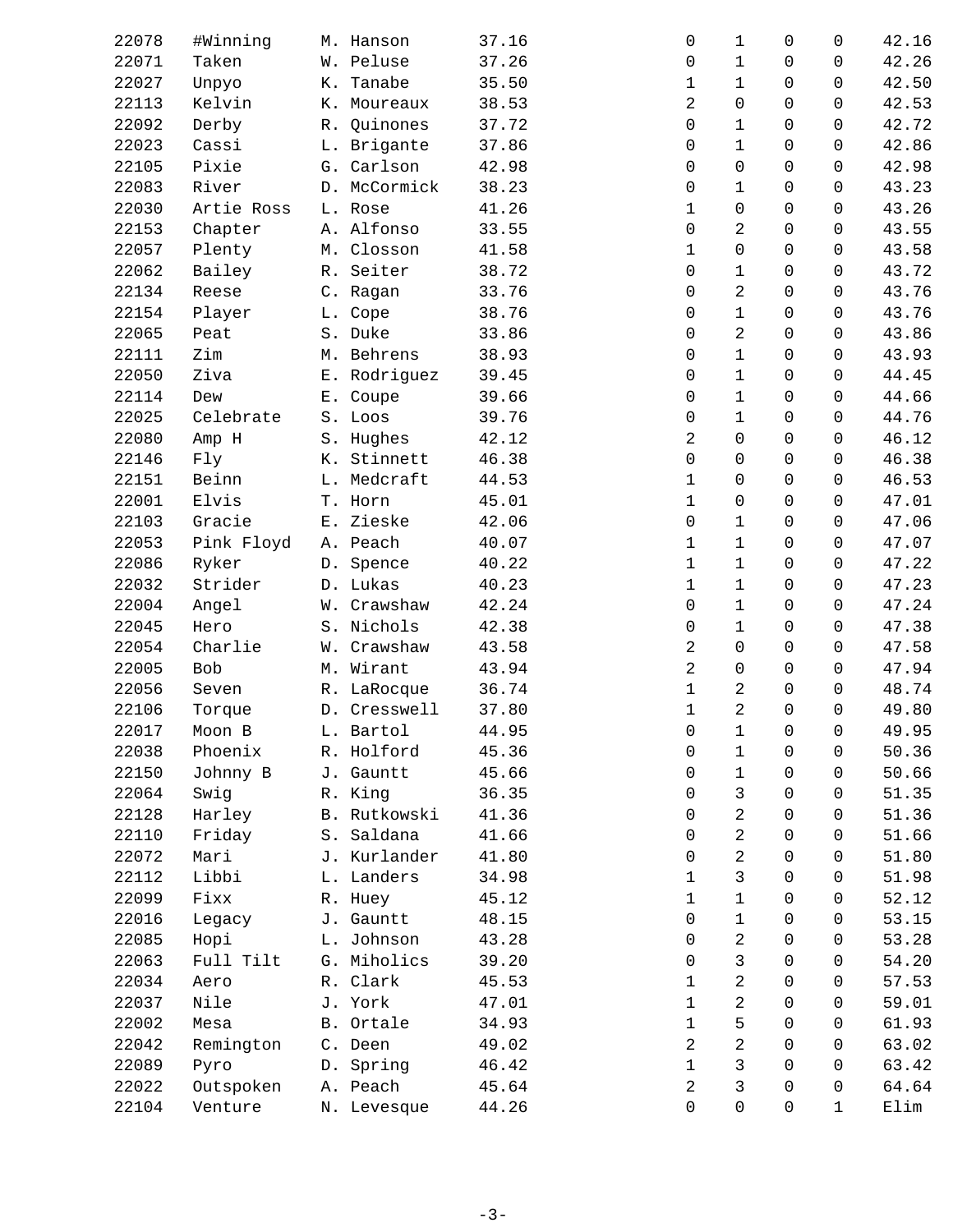| 22067 | Chica                  | M. Speagle              | No Time | $\Omega$    | $\Omega$ | 0        | 1                            | Elim |
|-------|------------------------|-------------------------|---------|-------------|----------|----------|------------------------------|------|
| 22033 | Truth                  | A. Carter               | No Time | $\Omega$    | $\Omega$ | 0        | $\mathbf{1}$<br>$\mathbf{1}$ | Elim |
| 22010 | Rogue                  | D. Scott                | No Time | $\Omega$    | $\Omega$ | 0        |                              | Elim |
| 22059 | Zoey                   | E. Momiyama             | No Time | $\Omega$    | $\Omega$ | $\Omega$ | $\mathbf{1}$                 | Elim |
| 22082 | Amp C                  | L. Cope                 | 44.71   | $\Omega$    | $\Omega$ | 0        | 1                            | Elim |
| 22047 | Wager F                | A. Fake                 | No Time | 0           | $\Omega$ | 0        | 1                            | Elim |
| 22094 | Flair                  | A. Abbott               | No Time | $\Omega$    | $\Omega$ | 0        | $\mathbf{1}$                 | Elim |
| 22120 | Cruz'N                 | S. Henry                | No Time | 0           | $\Omega$ | $\Omega$ | $\mathbf{1}$                 | Elim |
| 22073 | Ripley                 | L. Harper               | 53.54   | $\Omega$    | $\Omega$ | 0        | $\mathbf{1}$                 | Elim |
| 22147 | Fia                    | C. Holm                 | No Time | 0           | $\Omega$ | 0        | $\mathbf{1}$                 | Elim |
| 22100 | Tempo                  | B. Henning              | 35.41   | $\Omega$    | $\Omega$ | $\Omega$ | $\mathbf{1}$                 | Elim |
| 22093 | Reign                  | J. Terry                | No Time | 0           | $\Omega$ | $\Omega$ | $\mathbf{1}$                 | Elim |
| 22021 | 'NSync                 | S. Schmitter            | No Time | $\Omega$    | $\Omega$ | $\Omega$ | 1                            | Elim |
| 22095 | Ecru                   | R. Horiuchi             | No Time | $\Omega$    | $\Omega$ | 0        | 1                            | Elim |
| 22043 | Beckett                | A. Popper               | 61.74   | $\Omega$    | $\Omega$ | $\Omega$ | $\mathbf{1}$                 | Elim |
| 22019 | Tease                  | S. Vicary               | 42.64   | $\Omega$    | $\Omega$ | $\Omega$ | $\mathbf{1}$                 | Elim |
| 22091 | Racer                  | B. Ambruzs              | No Time | $\Omega$    | $\Omega$ | $\Omega$ | $\mathbf{1}$                 | Elim |
| 22020 | <b>Burst</b>           | T. Smorch               | No Time | $\Omega$    | $\Omega$ | 0        | $\mathbf{1}$                 | Elim |
| 22097 | Fame                   | J. Boggs                | No Time | $\Omega$    | $\Omega$ | $\Omega$ | $\mathbf{1}$                 | Elim |
| 22087 | Nakoma                 | B. Anderson             | No Time | 0           | $\Omega$ | 0        | $\mathbf{1}$                 | Elim |
| 22122 | Smartie                | S. Goodwin              | No Time | $\Omega$    | $\Omega$ | $\Omega$ | $\mathbf{1}$                 | Elim |
| 22136 | Faith                  | J. Moll                 | 40.51   | $\Omega$    | $\Omega$ | 0        | 1                            | Elim |
| 22012 | Drogon                 | E. Ampleford            | 42.65   | $\Omega$    | $\Omega$ | 0        | 1                            | Elim |
| 22077 | Ziggy Marley L. Jacobs |                         | No Time | $\Omega$    | $\Omega$ | 0        | $\mathbf{1}$                 | Elim |
| 22152 | Varsity                | K. Clement              | 48.20   | $\Omega$    | $\Omega$ | $\Omega$ | $\mathbf{1}$                 | Elim |
| 22123 | Wager W                | J. Watson               | No Time | $\Omega$    | $\Omega$ | 0        | $\mathbf{1}$                 | Elim |
| 22031 | Pressa                 | C. Atchison             | No Time | $\Omega$    | $\Omega$ | $\Omega$ | $\mathbf{1}$                 | Elim |
| 22130 | Banshee                | K. Miller               | 35.70   | $\Omega$    | $\Omega$ | 0        | $\mathbf 1$                  | Elim |
| 22090 | Jagger                 | B. Hill                 | 36.75   | $\mathbf 0$ | $\Omega$ | $\Omega$ | $\mathbf{1}$                 | Elim |
| 22149 | Kaiden                 | R. Taylor               | 40.01   | $\Omega$    | $\Omega$ | 0        | 1                            | Elim |
| 22076 | Spider                 | W. Williams-Wea No Time |         | $\Omega$    | $\Omega$ | 0        | $\mathbf{1}$                 | Elim |
| 22088 | Franky                 | B. Baker                | No Time | $\Omega$    | $\Omega$ | $\Omega$ | $\mathbf{1}$                 | Elim |
| 22006 | Shiver                 | N. Hall                 | 46.18   | 3           | $\Omega$ | 0        | $\mathbf 1$                  | Elim |
| 22115 | Desmond                | D. Davis                | No Time | 0           | 0        | 0        | $\mathbf 1$                  | Elim |
| 22040 | Jackpot                | L. Gormican             | No Time | $\Omega$    | $\Omega$ | 0        | 1                            | Elim |
| 22081 | BAM!                   | S. Levine               | No Time | $\Omega$    | $\Omega$ | 0        | $\mathbf{1}$                 | Elim |
| 22138 | Jedi So                | K. Solberg              | No Time | 0           | $\Omega$ | 0        | $\mathbf{1}$                 | Elim |
| 22141 | Fever                  | S. Westcott             | 47.69   | 0           | $\Omega$ | 0        | 1                            | Elim |
| 22061 | Rhythm                 | L. Husson               | 43.98   | 0           | $\Omega$ | 0        | $\mathbf{1}$                 | Elim |
| 22035 | Spiff                  | S. Haigler              | 40.85   | 0           | $\Omega$ | 0        | $\mathbf{1}$                 | Elim |
| 22074 | Norm                   | D. Rohaus               | 37.69   | $\Omega$    | $\Omega$ | 0        | $\mathbf{1}$                 | Elim |
| 22009 | Seeker                 | N. Levesque             | No Time | $\Omega$    | $\Omega$ | 0        | $\mathbf{1}$                 | Elim |
| 22049 | Gracey                 | K. Rohr                 | No Time | $\Omega$    | $\Omega$ | 0        | $\mathbf{1}$                 | Elim |
| 22144 | Radler                 | C. Egyed                | 63.31   | 0           | $\Omega$ | 0        | 1                            | Elim |
| 22118 | Boogie                 | P. Friauf               | Absent  |             |          |          |                              |      |
| 22069 | Ariel Ray              | J. Chen                 | Absent  |             |          |          |                              |      |
|       |                        |                         |         |             |          |          |                              |      |

|              |             | Place Armband Call Name | Handler  | Time  | TFlts |  |  | R S F E Score |
|--------------|-------------|-------------------------|----------|-------|-------|--|--|---------------|
| $\mathbf{1}$ | 20058 Glory |                         | R. Downs | 31.49 |       |  |  | 0 0 0 0 31.49 |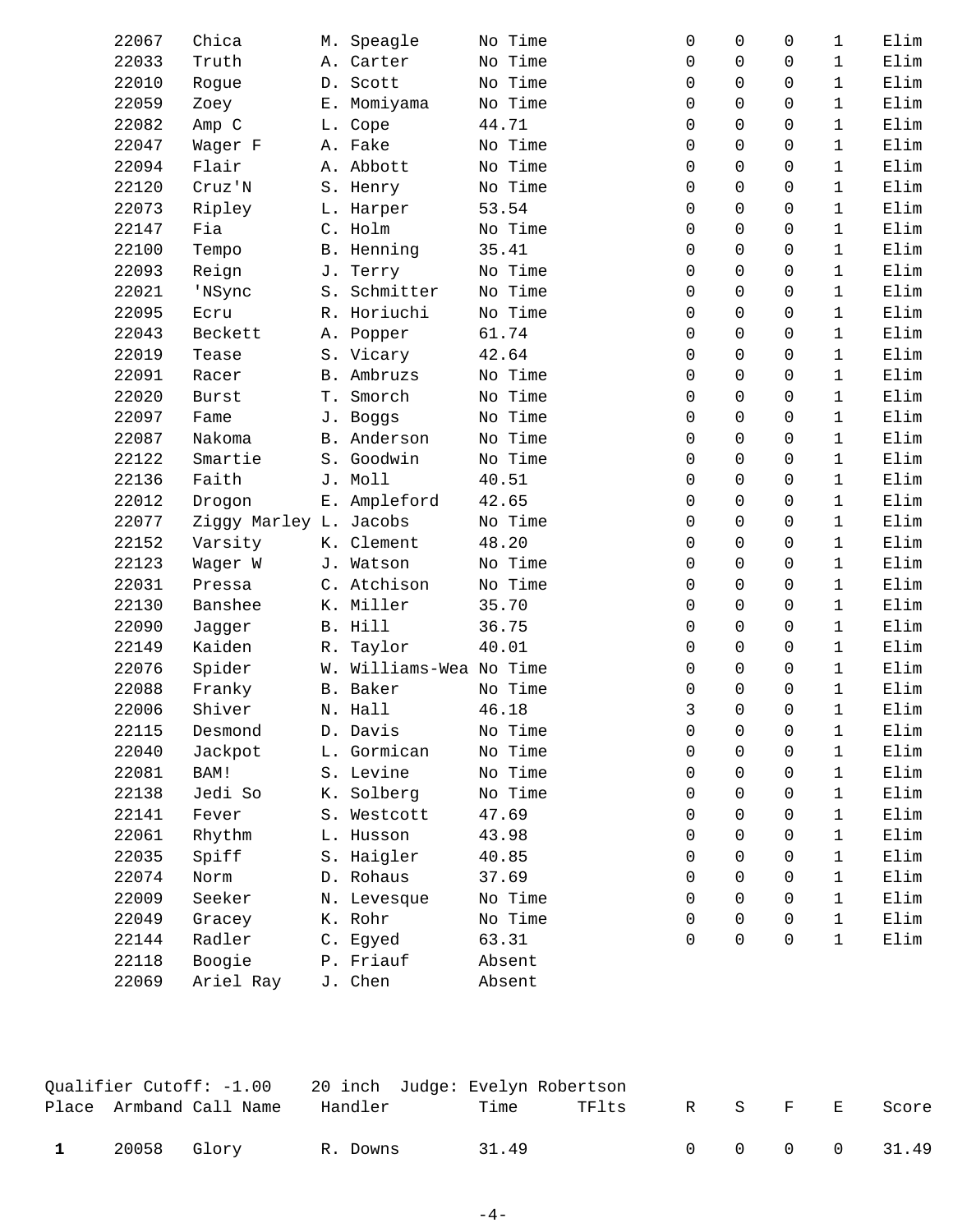| 2 | 20018 | P!nk                      |    | J. Crank              | 32.57   | 0              | 0              | $\Omega$     | 0            | 32.57 |
|---|-------|---------------------------|----|-----------------------|---------|----------------|----------------|--------------|--------------|-------|
| 3 | 20046 | Jelly Bel                 |    | C. Laria              | 34.51   | 0              | 0              | $\Omega$     | $\Omega$     | 34.51 |
| 4 | 20073 | Whit                      |    | T. Fulmer             | 34.89   | 0              | $\Omega$       | $\Omega$     | $\Omega$     | 34.89 |
| 5 | 20049 | Kanna                     |    | M. Wakabayashi        | 35.12   | $\mathbf 0$    | 0              | $\mathbf 0$  | $\mathbf 0$  | 35.12 |
| 6 | 20067 | Lyric                     |    | K. Kent               | 33.04   | 0              | $\mathbf 1$    | $\mathbf 0$  | $\Omega$     | 38.04 |
|   | 20026 | Sunny                     | Х. | Zhou                  | 36.69   | $\mathbf{1}$   | 0              | $\Omega$     | 0            | 38.69 |
|   | 20032 | Kaya                      |    | G. Mortley            | 39.79   | 0              | 0              | $\Omega$     | $\Omega$     | 39.79 |
|   | 20037 | Legion                    |    | M. Kopka              | 35.20   | 0              | $\mathbf 1$    | $\mathbf 0$  | $\mathbf 0$  | 40.20 |
|   | 20040 | Jetter                    |    | R. Marquez            | 36.20   | $\mathbf 0$    | $\mathbf 1$    | $\mathsf{O}$ | $\mathbf 0$  | 41.20 |
|   | 20042 | Damuraz                   | М. | Speagle               | 34.66   | 1              | $\mathbf 1$    | $\Omega$     | $\Omega$     | 41.66 |
|   | 20016 | Ella                      |    | C. Holscher           | 42.06   | 0              | $\Omega$       | $\Omega$     | $\Omega$     | 42.06 |
|   | 20024 | Talla                     |    | S. Jones              | 40.11   | $\mathbf 1$    | 0              | $\mathbf 0$  | $\Omega$     | 42.11 |
|   | 20041 | Cinder                    |    | K. Rogers             | 42.34   | 0              | 0              | $\mathbf 0$  | 0            | 42.34 |
|   | 20036 | Lagniappe                 | К. | Topham                | 40.39   | $\mathbf 1$    | 0              | $\Omega$     | $\Omega$     | 42.39 |
|   | 20013 | Crave                     | J. | Siegel                | 37.79   | $\mathbf 0$    | 1              | 0            | $\Omega$     | 42.79 |
|   | 20070 | Athena                    |    | M. Barry              | 34.15   | $\mathbf 0$    | 2              | $\Omega$     | 0            | 44.15 |
|   | 20031 | Katy                      |    | F. Nitta              | 34.62   | $\mathbf 0$    | $\overline{2}$ | $\mathsf{O}$ | $\mathbf 0$  | 44.62 |
|   | 20030 | May-tal                   |    | L. Novick             | 39.86   | 0              | $\mathbf{1}$   | $\Omega$     | $\Omega$     | 44.86 |
|   | 20038 | Elite                     |    | K. Brown              | 34.98   | 0              | 2              | $\Omega$     | 0            | 44.98 |
|   | 20047 | Snips                     |    | D. Kurtz              | 40.11   | 0              | $\mathbf 1$    | $\Omega$     | $\Omega$     | 45.11 |
|   | 20008 | Banzai                    |    | A. Bordwell           | 38.92   | $\mathbf 1$    | $\mathbf{1}$   | $\mathbf 0$  | 0            | 45.92 |
|   | 20064 | Lucero                    | R. | Segui                 | 44.06   | 1              | 0              | $\mathbf 0$  | $\Omega$     | 46.06 |
|   | 20061 | Tease                     |    | J. Gerhard            | 41.70   | 0              | 1              | $\Omega$     | 0            | 46.70 |
|   | 20014 | Fate                      |    | J. Yates              | 43.08   | 2              | $\Omega$       | $\Omega$     | $\Omega$     | 47.08 |
|   | 20043 | Gimmick                   |    | A. Axford-Moore 47.32 |         | $\mathbf 0$    | 0              | $\mathbf 0$  | $\mathbf 0$  | 47.32 |
|   | 20035 | Fleur De Lis R. Culpepper |    |                       | 38.39   | 0              | 2              | $\Omega$     | $\Omega$     | 48.39 |
|   | 20077 | Feist                     |    | V. Booth              | 47.11   | $\mathbf{1}$   | 0              | $\Omega$     | 0            | 49.11 |
|   | 20009 | The Cutter                |    | D. Scott              | 47.31   | $\mathbf{1}$   | 0              | $\Omega$     | $\Omega$     | 49.31 |
|   | 20051 | Kennedy                   |    | L. Eldred             | 44.42   | 0              | $\mathbf 1$    | $\mathbf 0$  | $\mathbf 0$  | 49.42 |
|   | 20033 | Rayn                      |    | L. Bussing            | 43.67   | $\mathbf 1$    | $\mathbf 1$    | $\mathbf 0$  | $\Omega$     | 50.67 |
|   | 20004 | Kindle                    | К. | Schaefer              | 49.65   | $\mathbf 1$    | 0              | $\Omega$     | $\Omega$     | 51.65 |
|   | 20048 | Zoe                       |    | C. Anderson           | 51.81   | $\Omega$       | $\Omega$       | $\Omega$     | $\Omega$     | 51.81 |
|   | 20029 | June                      |    | L. Hansen             | 50.27   | 1              | $\mathbf 1$    | $\mathbf 0$  | 0            | 57.27 |
|   | 20052 | Kona                      |    | J. Losey              | 48.80   | $\overline{a}$ | $\mathbf 1$    | $\mathsf{O}$ | 0            | 57.80 |
|   | 20059 | Cheeky                    |    | M. Francis            | 47.94   | 0              | 2              | $\Omega$     | 0            | 57.94 |
|   | 20020 | Pixie Pig                 |    | A. Bennett            | 60.09   | 0              | $\Omega$       | $\Omega$     | 0            | 60.09 |
|   | 20022 | DeWalt                    |    | V. Madeiros           | 43.55   | 2              | 3              | $\Omega$     | 0            | 62.55 |
|   | 20003 | Jaxon                     |    | R. Kalmanson          | 59.41   | 2              | 0              | $\Omega$     | 0            | 63.41 |
|   | 20039 | Dance                     |    | M. Behrens            | 44.93   | $\mathbf 1$    | 4              | $\Omega$     | 0            | 66.93 |
|   | 20053 | Hype                      |    | L. Slusher            | No Time | $\Omega$       | $\Omega$       | $\Omega$     | 1            | Elim  |
|   | 20011 | Moneypenny                |    | C. Holmes             | 39.62   | 0              | $\Omega$       | $\Omega$     | $\mathbf{1}$ | Elim  |
|   | 20080 | Cheetah                   |    | K. Wilson             | 37.38   | 0              | 0              | 0            | $\mathbf{1}$ | Elim  |
|   | 20028 | Yuli                      |    | L. Greene             | 46.53   | 0              | $\Omega$       | $\Omega$     | $\mathbf{1}$ | Elim  |
|   | 20066 | Stun                      |    | M. Sheard             | No Time | $\Omega$       | $\Omega$       | 0            | 1            | Elim  |
|   | 20060 | Koda                      |    | S. Harrison           | 47.90   | 0              | $\Omega$       | $\Omega$     | 1            | Elim  |
|   | 20045 | Tesla                     |    | L. Snyder             | 58.96   | 0              | 0              | 0            | 1            | Elim  |
|   | 20079 | Mint                      |    | S. Duke               | 43.65   | 0              | 0              | 0            | $\mathbf 1$  | Elim  |
|   | 20021 | Vex W                     |    | L. Woodside           | 34.62   | 0              | $\Omega$       | 0            | $\mathbf{1}$ | Elim  |
|   | 20068 | EPI                       |    | K. Barton             | 38.09   | 0              | $\Omega$       | $\Omega$     | 1            | Elim  |
|   | 20055 | Chica                     |    | R. Chilibeck          | No Time | 0              | 0              | $\Omega$     | $\mathbf{1}$ | Elim  |
|   | 20025 | Gremlin                   |    | C. Bridgwood          | 57.47   | 0              | 0              | $\Omega$     | 1            | Elim  |
|   | 20023 | Honey Badger J. Lolich    |    |                       | No Time | 0              | 0              | $\mathbf 0$  | $\mathbf 1$  | Elim  |
|   |       |                           |    |                       |         |                |                |              |              |       |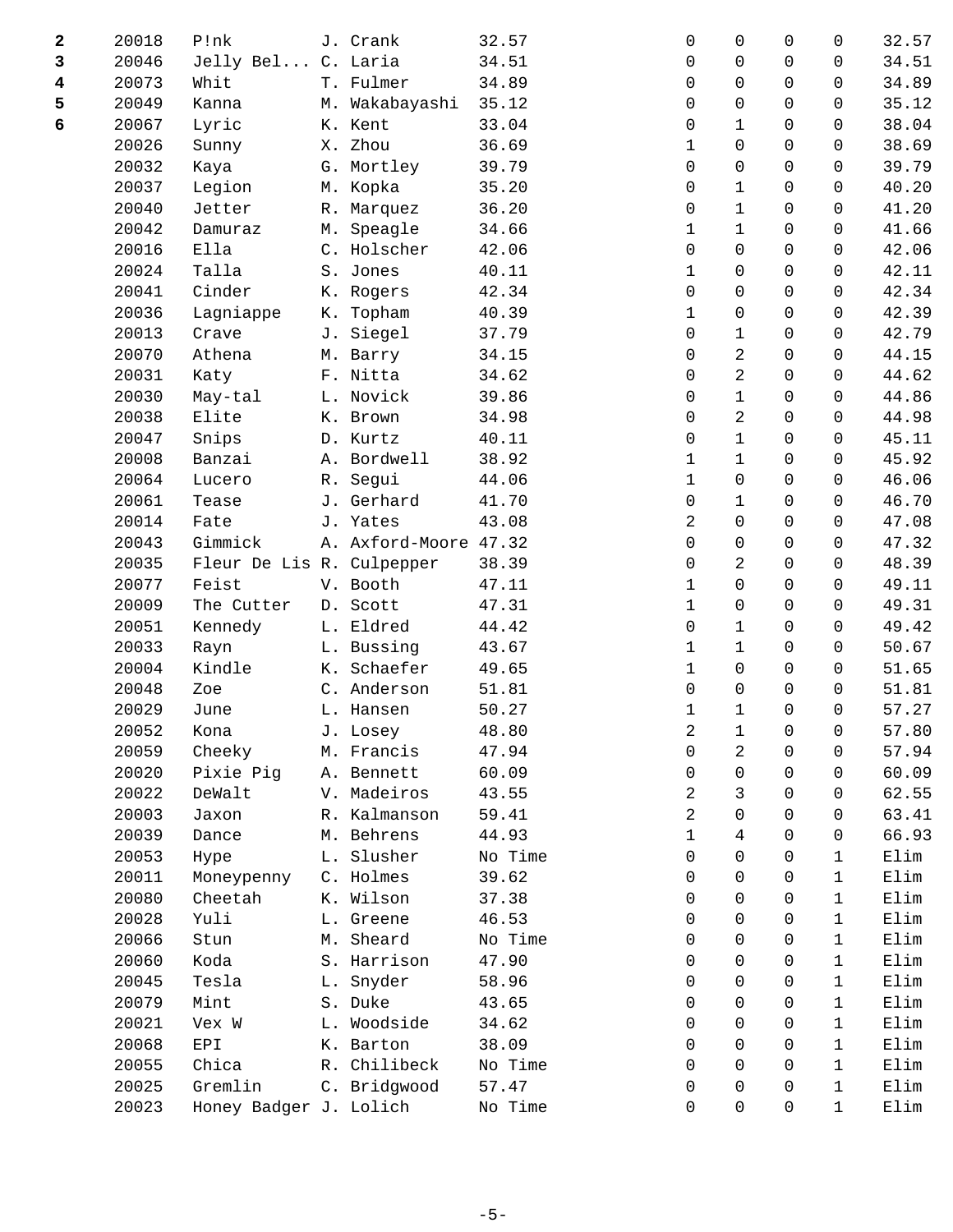| 20050 | Robin     | Z. Tang     |       | No Time | $\Omega$ | 0        | 0        | 1            | Elim |
|-------|-----------|-------------|-------|---------|----------|----------|----------|--------------|------|
| 20017 | Joss      | L. Johns    |       | No Time | $\Omega$ | $\Omega$ | 0        | 1            | Elim |
| 20015 | Leia      | A. Fake     |       | No Time | $\Omega$ | $\Omega$ | 0        | 1            | Elim |
| 20072 | Vex E     | R. Evers    |       | No Time | 0        | $\Omega$ | 0        | 1            | Elim |
| 20002 | Groovee   | V. Duff     | 44.83 |         | $\Omega$ | $\Omega$ | 0        | 1            | Elim |
| 20081 | Brisa     | R. Martinez | 44.82 |         | $\Omega$ | $\Omega$ | 0        | 1            | Elim |
| 20062 | Brazen    | R. Huey     | 42.99 |         | $\Omega$ | $\Omega$ | 0        | 1            | Elim |
| 20019 | Venus     | J. Sabraski |       | No Time | $\Omega$ | $\Omega$ | $\Omega$ | 1            | Elim |
| 20056 | Abby      | K. Ketner   |       | No Time | $\Omega$ | $\Omega$ | $\Omega$ | $\mathbf{1}$ | Elim |
| 20007 | Tally     | K. Nielsen  |       | No Time | $\Omega$ | $\Omega$ | $\Omega$ | $\mathbf{1}$ | Elim |
| 20001 | Shine     | H. Jones    |       | No Time | $\Omega$ | $\Omega$ | $\Omega$ | $\mathbf{1}$ | Elim |
| 20065 | Nuddge    | D. Smith    |       | No Time | $\Omega$ | $\Omega$ | $\Omega$ | $\mathbf{1}$ | Elim |
| 20069 | Sloane Ra | C. Holmes   | 45.24 |         | $\Omega$ | $\Omega$ | $\Omega$ | $\mathbf{1}$ | Elim |
| 20063 | Brilliant | C. Ragan    | 40.08 |         | $\Omega$ | $\Omega$ | $\Omega$ | $\mathbf{1}$ | Elim |
| 20027 | Jenny     | K. Mahan    |       | No Time | 0        | $\Omega$ | $\Omega$ | 1            | Elim |
| 20010 | Diva      | L. Slusher  |       | No Time | 0        | $\Omega$ | $\Omega$ | 1            | Elim |
| 20034 | Serina    | W. Ji       |       | No Time | $\Omega$ | 0        | 0        | 1            | Elim |
| 20006 | Zin       | S. Anderson |       | Absent  |          |          |          |              |      |
| 20075 | Velo      | M. Speagle  |       | Absent  |          |          |          |              |      |
|       |           |             |       |         |          |          |          |              |      |

|              |       | Qualifier Cutoff: -1.00 |             |                | 10 inch Judge: Evelyn Robertson |       |              |                |             |              |       |
|--------------|-------|-------------------------|-------------|----------------|---------------------------------|-------|--------------|----------------|-------------|--------------|-------|
| Place        |       | Armband Call Name       | Handler     |                | Time                            | TFlts | R            | $\rm S$        | $\mathbf F$ | Е            | Score |
| $\mathbf{1}$ | 10018 | Lark                    | B. Lynch    |                | 37.36                           |       | $\Omega$     | $\mathbf 0$    | $\Omega$    | $\Omega$     | 37.36 |
| 2            | 10019 | Hedy                    | S. Cochran  |                | 34.88                           |       | $\Omega$     | $\mathbf{1}$   | $\Omega$    | $\Omega$     | 39.88 |
| 3            | 10011 | Miley                   | A. Abbott   |                | 35.54                           |       | 0            | $\mathbf{1}$   | $\Omega$    | $\Omega$     | 40.54 |
| 4            | 10034 | Pippin                  | L. Zich     |                | 40.65                           |       | $\Omega$     | $\Omega$       | $\Omega$    | $\Omega$     | 40.65 |
|              | 10016 | Bleu                    | A. Bennett  |                | 41.69                           |       | $\Omega$     | $\Omega$       | $\Omega$    | $\Omega$     | 41.69 |
|              | 10014 | Raz                     | Y. Taguchi  |                | 41.78                           |       | $\Omega$     | $\mathbf 0$    | $\Omega$    | $\Omega$     | 41.78 |
|              | 10020 | Rowan                   | H. Witt     |                | 38.34                           |       | 2            | $\Omega$       | $\Omega$    | $\Omega$     | 42.34 |
|              | 10032 | What!                   | T. Calvert  |                | 42.46                           |       | 0            | $\mathbf 0$    | $\mathbf 0$ | 0            | 42.46 |
|              | 10005 | Maverick                | J. Gerhard  |                | 37.55                           |       | 0            | $\mathbf{1}$   | $\Omega$    | $\Omega$     | 42.55 |
|              | 10009 | Sushi                   |             | J. Plamondon   | 42.83                           |       | 0            | $\Omega$       | $\Omega$    | $\Omega$     | 42.83 |
|              | 10022 | Terra                   | K. Lai      |                | 42.92                           |       | $\Omega$     | $\mathbf 0$    | $\Omega$    | $\Omega$     | 42.92 |
|              | 10013 | CG Cinge                | G. Miholics |                | 44.13                           |       | $\Omega$     | $\Omega$       | $\Omega$    | $\Omega$     | 44.13 |
|              | 10010 | Paris                   | B. Shay     |                | 43.22                           |       | 1            | $\mathbf 0$    | $\mathbf 0$ | $\Omega$     | 45.22 |
|              | 10027 | Kure                    |             | M. Wakabayashi | 43.95                           |       | $\mathbf{1}$ | $\Omega$       | $\Omega$    | $\Omega$     | 45.95 |
|              | 10021 | Roxy                    | I. White    |                | 41.26                           |       | $\mathbf 0$  | $\mathbf{1}$   | $\Omega$    | $\Omega$     | 46.26 |
|              | 10030 | Malibu                  | A. Kajava   |                | 47.12                           |       | $\Omega$     | $\Omega$       | $\Omega$    | $\Omega$     | 47.12 |
|              | 10024 | Sprinkles               | N. Cabrera  |                | 42.77                           |       | 0            | $\mathbf{1}$   | $\Omega$    | $\Omega$     | 47.77 |
|              | 10035 | Zen                     | D. Fox      |                | 42.88                           |       | $\Omega$     | $\mathbf{1}$   | $\Omega$    | $\Omega$     | 47.88 |
|              | 10007 | Spumoni                 | K. Tyson    |                | 46.99                           |       | $\Omega$     | $\mathbf{1}$   | $\Omega$    | $\Omega$     | 51.99 |
|              | 10026 | Nessie                  | A. Lowry    |                | 52.51                           |       | $\mathbf 0$  | $\mathbf 0$    | $\mathbf 0$ | $\Omega$     | 52.51 |
|              | 10025 | Rabbit                  | R. Newman   |                | 43.10                           |       | $\Omega$     | 2              | $\Omega$    | $\Omega$     | 53.10 |
|              | 10015 | Exit                    | S. Straub   |                | 43.58                           |       | $\Omega$     | $\overline{2}$ | $\Omega$    | $\Omega$     | 53.58 |
|              | 10002 | Beezer                  | J. Rossi    |                | 53.85                           |       | 1            | $\mathbf 1$    | $\Omega$    | $\Omega$     | 60.85 |
|              | 10004 | Lenon                   | H. Ito      |                | 53.62                           |       | 2            | $\mathbf 1$    | $\Omega$    | $\Omega$     | 62.62 |
|              | 10012 | Jena                    |             | R. Culpepper   | 47.91                           |       | 0            | 3              | $\Omega$    | $\mathbf 0$  | 62.91 |
|              | 10031 | Pink                    | C. Hess     |                | No Time                         |       | $\Omega$     | $\Omega$       | $\Omega$    | $\mathbf{1}$ | Elim  |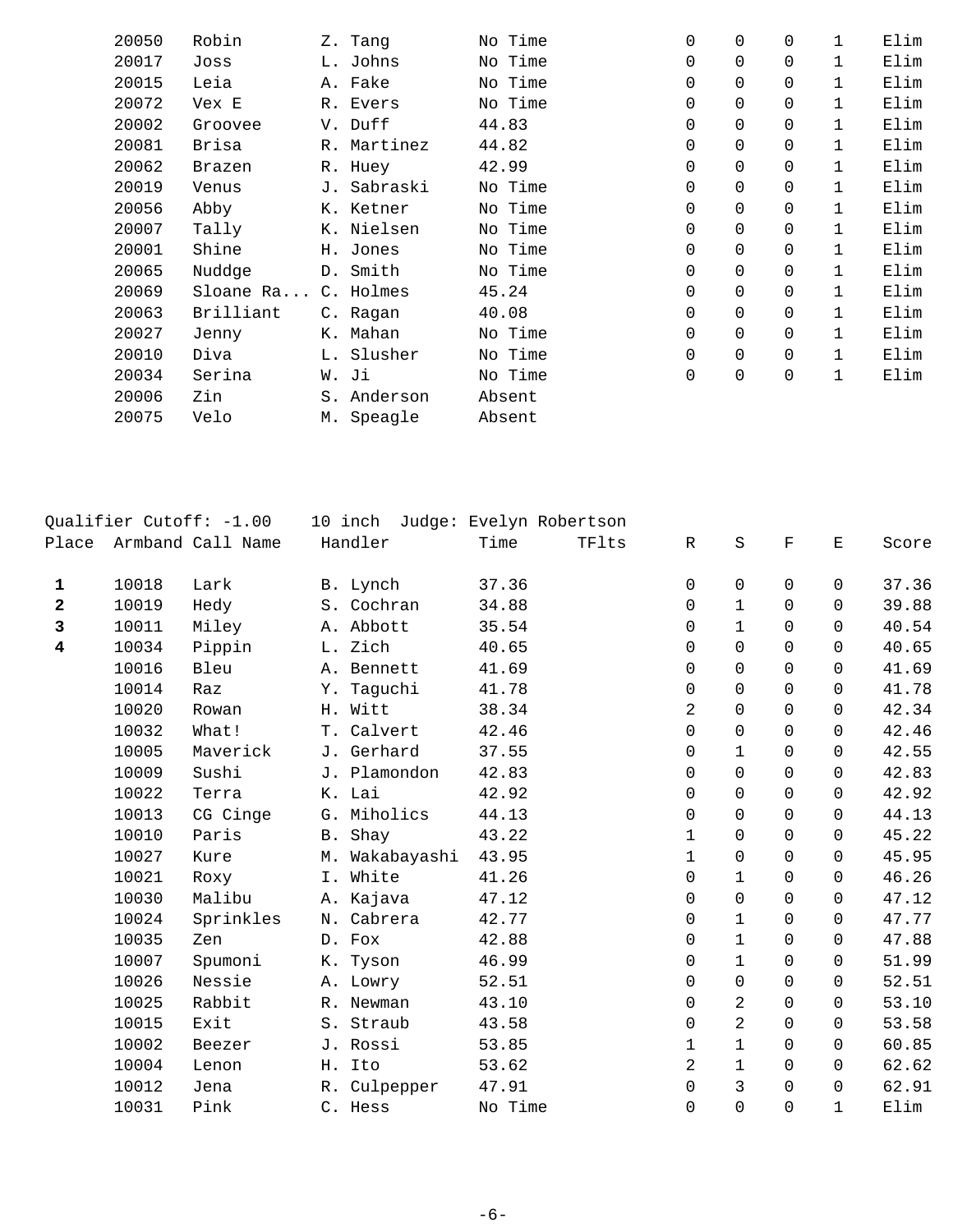| 10008 Dazzle |  | M. Keating | No Time |  | 0 0 0 1 Elim |  |
|--------------|--|------------|---------|--|--------------|--|
| 10003 Coco   |  | B. Bolger  | 83.19   |  | 0 0 0 1 Elim |  |
| 10017 Race   |  | J. Polinq  | 46.96   |  | 0 0 0 1 Elim |  |

|                         |       | Qualifier Cutoff: -1.00 |              |  |       | 14 inch Judge: Evelyn Robertson |                     |                |             |              |       |
|-------------------------|-------|-------------------------|--------------|--|-------|---------------------------------|---------------------|----------------|-------------|--------------|-------|
| Place                   |       | Armband Call Name       | Handler      |  | Time  | TFlts                           | R                   | S              | F           | Е            | Score |
| $\mathbf{1}$            | 14020 | Synge                   | S. Wesley    |  | 36.29 |                                 | $\mathbf 0$         | $\mathsf{O}$   | $\Omega$    | $\Omega$     | 36.29 |
| 2                       | 14015 | Ami                     | M. Naito     |  | 36.87 |                                 | 0                   | 0              | $\mathbf 0$ | $\mathbf 0$  | 36.87 |
| 3                       | 14006 | Britain                 | B. Pinder    |  | 35.48 |                                 | $\mathbf{1}$        | $\Omega$       | $\Omega$    | $\Omega$     | 37.48 |
| $\overline{\mathbf{4}}$ | 14021 | Portia                  | L. Galgano   |  | 38.55 |                                 | $\mathsf{O}$        | 0              | $\mathbf 0$ | $\mathbf 0$  | 38.55 |
|                         | 14011 | Venture                 | J. Lavalley  |  | 38.88 |                                 | $\mathbf 0$         | 0              | $\Omega$    | $\mathbf 0$  | 38.88 |
|                         | 14012 | Mouse                   | T. Luggiero  |  | 42.51 |                                 | $\mathbf 0$         | 0              | $\Omega$    | $\mathbf 0$  | 42.51 |
|                         | 14001 | Simon                   | C. Zangrilli |  | 41.93 |                                 | $\mathbf 1$         | $\Omega$       | $\Omega$    | $\mathbf 0$  | 43.93 |
|                         | 14009 | Keen                    | B. Martin    |  | 42.53 |                                 | $\mathbf 1$         | 0              | $\Omega$    | $\mathbf 0$  | 44.53 |
|                         | 14027 | Winnie                  | P. Toro      |  | 44.90 |                                 | $\mathbf 0$         | 0              | $\Omega$    | $\mathbf 0$  | 44.90 |
|                         | 14024 | Trendi                  | R. Schnulle  |  | 40.39 |                                 | $\mathbf 0$         | $\mathbf{1}$   | $\Omega$    | $\mathbf 0$  | 45.39 |
|                         | 14037 | Trek                    | B. Schaezler |  | 40.74 |                                 | $\mathsf 0$         | $\mathbf{1}$   | $\mathbf 0$ | $\mathbf 0$  | 45.74 |
|                         | 14030 | Jeter                   | K. Morris    |  | 43.88 |                                 | $\mathbf 1$         | $\mathsf{O}$   | $\mathbf 0$ | $\mathsf{O}$ | 45.88 |
|                         | 14031 | Connie                  | N. Kishino   |  | 44.08 |                                 | $\mathbf 1$         | 0              | $\mathbf 0$ | $\mathbf 0$  | 46.08 |
|                         | 14019 | Rukia                   | G. Lund      |  | 42.59 |                                 | 2                   | $\Omega$       | $\Omega$    | $\mathbf 0$  | 46.59 |
|                         | 14035 | Zig-zag                 | S. Peterson  |  | 37.00 |                                 | $\mathbf 1$         | $\overline{a}$ | $\Omega$    | $\Omega$     | 49.00 |
|                         | 14034 | Valkyrie                | J. Burtness  |  | 52.06 |                                 | $\mathbf 0$         | 0              | $\Omega$    | $\mathbf 0$  | 52.06 |
|                         | 14026 | Buzz                    | N. Newman    |  | 48.25 |                                 | 0                   | $\mathbf{1}$   | $\Omega$    | $\Omega$     | 53.25 |
|                         | 14022 | Sky                     | D. McBride   |  | 53.88 |                                 | 0                   | $\overline{0}$ | $\mathbf 0$ | $\Omega$     | 53.88 |
|                         | 14036 | Penny                   | C. Hensley   |  | 45.40 |                                 | 0                   | $\overline{2}$ | $\mathbf 0$ | $\mathbf 0$  | 55.40 |
|                         | 14029 | Friday                  | C. McClernon |  | 48.48 |                                 | $\mathbf 1$         | $\mathbf 1$    | $\Omega$    | $\mathbf 0$  | 55.48 |
|                         | 14010 | Tine                    | R. Koeske    |  | 51.16 |                                 | $\mathbf 1$         | $\mathbf{1}$   | $\Omega$    | 0            | 58.16 |
|                         | 14014 | <b>Bree</b>             | L. Zich      |  | 48.41 |                                 | 2                   | $\overline{2}$ | $\Omega$    | $\mathbf 0$  | 62.41 |
|                         | 14033 | RingoPhire              | L. Sigman    |  | 48.74 |                                 | $\overline{a}$      | $\overline{2}$ | $\mathbf 0$ | $\mathbf 0$  | 62.74 |
|                         | 14016 | Angela                  | H. Satou     |  | 48.00 |                                 | $\mathbf 1$         | $\overline{3}$ | $\Omega$    | $\mathbf 0$  | 65.00 |
|                         | 14005 | Better Ch A. Garcia     |              |  | 71.92 |                                 | 2                   | $\mathbf{1}$   | $\Omega$    | 0            | 80.92 |
|                         | 14004 | Streak                  | B. Schaezler |  | 43.03 |                                 | $\mathsf{O}\xspace$ | $\overline{0}$ | $\mathbf 0$ | $\mathbf 1$  | Elim  |
|                         | 14032 | Seal                    | K. Kinnan    |  | 65.93 |                                 | $\mathbf 1$         | 0              | $\Omega$    | $\mathbf{1}$ | Elim  |
|                         | 14023 | Romeo                   | L. Kelley    |  | 47.81 |                                 | 0                   | 0              | $\mathbf 0$ | $\mathbf{1}$ | Elim  |
|                         | 14028 | Vegas                   | K. Neff      |  | 43.72 |                                 | $\mathbf 0$         | $\Omega$       | $\Omega$    | $\mathbf{1}$ | Elim  |
|                         | 14025 | Marti                   | M. Dougherty |  | 49.03 |                                 | $\mathbf 0$         | 0              | $\Omega$    | $\mathbf 1$  | Elim  |
|                         | 14008 | Hasten                  | T. Whitfield |  | 52.82 |                                 | 3                   | $\Omega$       | $\Omega$    | $\mathbf{1}$ | Elim  |
|                         | 14007 | Skylar                  | S. Scott     |  | 51.12 |                                 | 0                   | $\Omega$       | $\Omega$    | $\mathbf{1}$ | Elim  |
|                         |       |                         |              |  |       |                                 |                     |                |             |              |       |

|                         |       | Qualifier Cutoff: -1.00 | 16 inch Judge: Evelyn Robertson |       |       |        |          |                  |          |                             |
|-------------------------|-------|-------------------------|---------------------------------|-------|-------|--------|----------|------------------|----------|-----------------------------|
|                         |       | Place Armband Call Name | Handler                         | Time  | TFlts |        | R S      | $\mathbf{F}$     | E        | Score                       |
|                         | 16012 | Swindle                 | A. Beasley                      | 32.14 |       |        |          |                  |          | $0 \t 0 \t 0 \t 0 \t 32.14$ |
|                         | 16022 | Krieger                 | J. Massey                       | 36.03 |       | $\cap$ | $\Omega$ | $\overline{0}$   | $\Omega$ | 36.03                       |
| $\overline{\mathbf{3}}$ | 16007 | Tempest                 | J. Reilly                       | 35.64 |       |        | $\Omega$ | $\overline{0}$ 0 |          | 37.64                       |